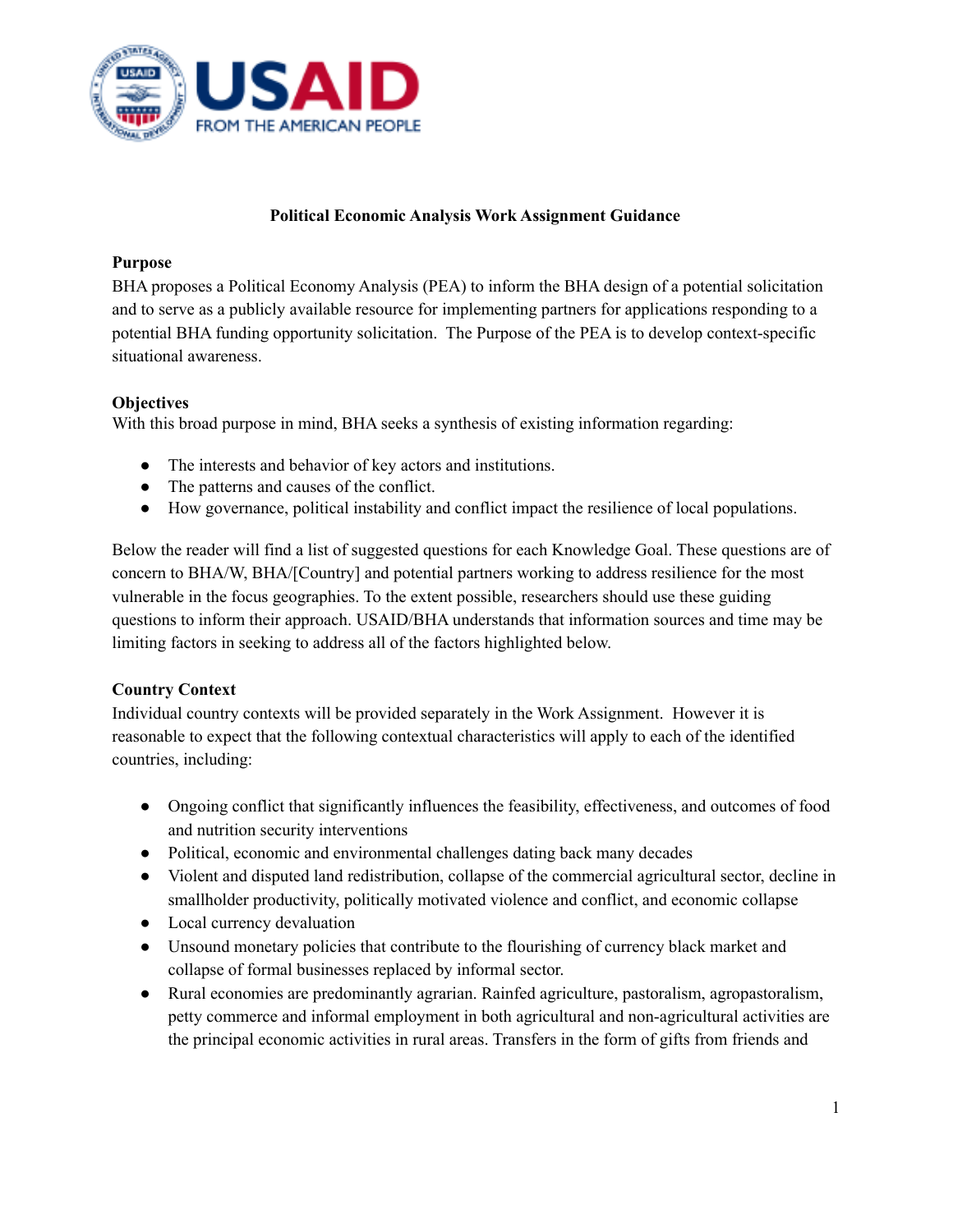family, charity and remittances are also important sources of income. Both seasonal and long-term migration are common in some contexts.

- Complete dependence on rainfed agriculture in arid, drought-prone lands is risky. The rural poor in these areas seek to diversify their livelihood strategies. Although access to local markets varies, in many contexts, the rural poor purchase a significant amount of the food that they consume.
- Climate change and depletion of natural resources with accompanying shocks and stresses to the natural environment are and will continue to be severe.

# **Knowledge Goals**

# Knowledge Goal 1: Understanding key actors and institutions.

A stakeholder mapping exercise, to be carried out in the initial Desk Review, will identify and describe key institutions and actors in the target geography. The PEA should build on and deepen this analysis. In doing so, the PEA must:

- Consider both traditional systems of authority within communities and public institutions in the target area.
- Consider the preferences and motivations of citizens, traditional leaders, public officials and other key actors and interest groups.
- Consider contextual factors (including norms, rules, economic circumstances and the political environment) that influence the choices and behaviors of key actors.

## *Potential lines of inquiry regarding communities and traditional authority*

- 1. Are local communities economically stratified?
- 2. Are they culturally diverse? Are they internally divided by class, caste, clan, ethnic identity or religion?
- 3. To what degree is extreme poverty and vulnerability associated with caste, clan ethnic identity or religion? In other words, who are the poorest, most marginalized and vulnerable?
- 4. Is there evidence of discrimination, exclusion, or exploitation between clans, ethnic groups, age groups, etc.?
- 5. Are there cultural barriers to participation in social activities, entitlements or economic activities?
- 6. To what degree is traditional authority rooted in clan, ethnic identity or religion?
- 7. To whom are traditional authorities accountable?
- 8. Are traditional authorities responsive to the needs of all community members?
- 9. Are they seen as legitimate by all members of communities?
- 10. How are disputes resolved? Is dispute resolution perceived as fair?

## *Potential lines of inquiry regarding public institutions*

1. To what degree are public institutions bureaucratic vs. personalistic?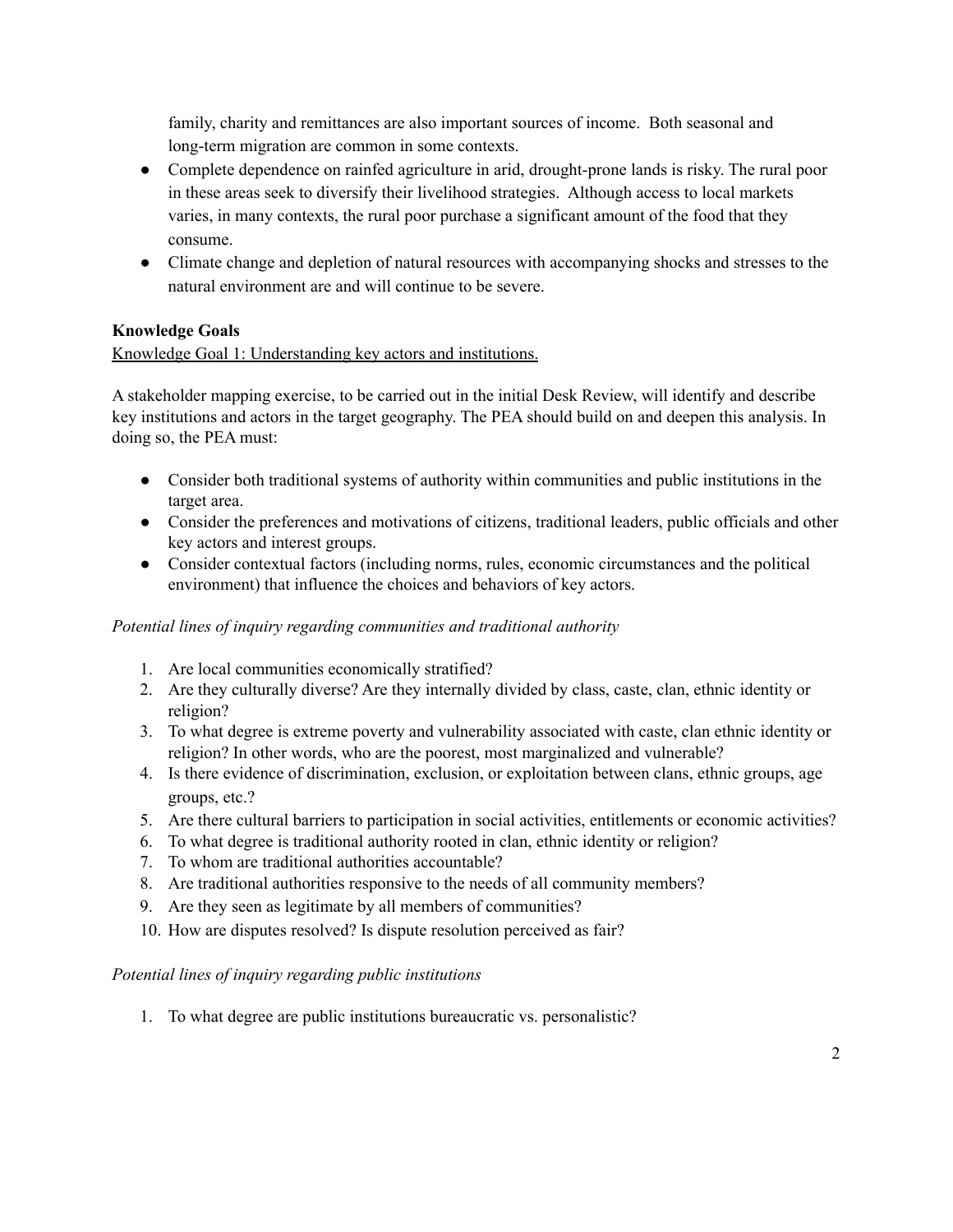- 2. Is the selection of office holders based on merit or connections?
- 3. To whom are public officials accountable? In what ways are they accountable?
- 4. Special attention should be given to patterns of behavior within weakly institutionalized (personalistic) institutions where authority is based on patron-client relationships rather than rule of law.
- 5. Is the mission of office holders the provision of public goods and services to all residents?
- 6. To what degree are public institutions characterized by patron-client relations, factionalism, rent seeking and corruption?
- 7. How stable are public institutions?
- 8. How do local structures of authority such as traditional leaders, religious and social norms affect political and economic dynamics?
- 9. What is the 'contested space' between them and non-governmental institutions, such as religious leaders and/or traditional organizations?
- 10. How do interactions between local and traditional authorities affect governance and access to public goods and services?
- 11. How has the conflict shaped the relationship between local and traditional authority?

#### Knowledge Goal 2: Understanding the patterns and causes of the conflict

The PEA should identify patterns and causes of conflict in the target area. Special attention should be given to local conflicts including clan or ethnically charged communal violence, banditry, etc. Broader conflicts involving national parties and factions, social movements, armed forces or non-state actors (including national and trans-national insurgencies) should also be considered if they are likely to significantly impact the stability of the target area and the resilience of its population.

#### *Potential lines of inquiry regarding local communities and traditional authority*

- 1. What are the principal patterns of instability and conflict in the target area? In answering this question, refer to the intensity, frequency and duration of conflicts.
- 2. Who are the principal participants?
- 3. What are the conflicts about?
- 4. To what degree are conflicts between clans?
- 5. To what extent is communal violence religiously or ethnically charged?
- 6. What are the triggers?
- 7. Who are the instigators? Mitigators?
- 8. Under what conditions is conflict likely to worsen? What trends and social processes are likely to contribute to conflict?
- 9. What factors promote/inhibit social cohesion among community members?
- 10. To what extent and under what circumstances do bonding, bridging and linking social capital mitigate or contribute to conflict?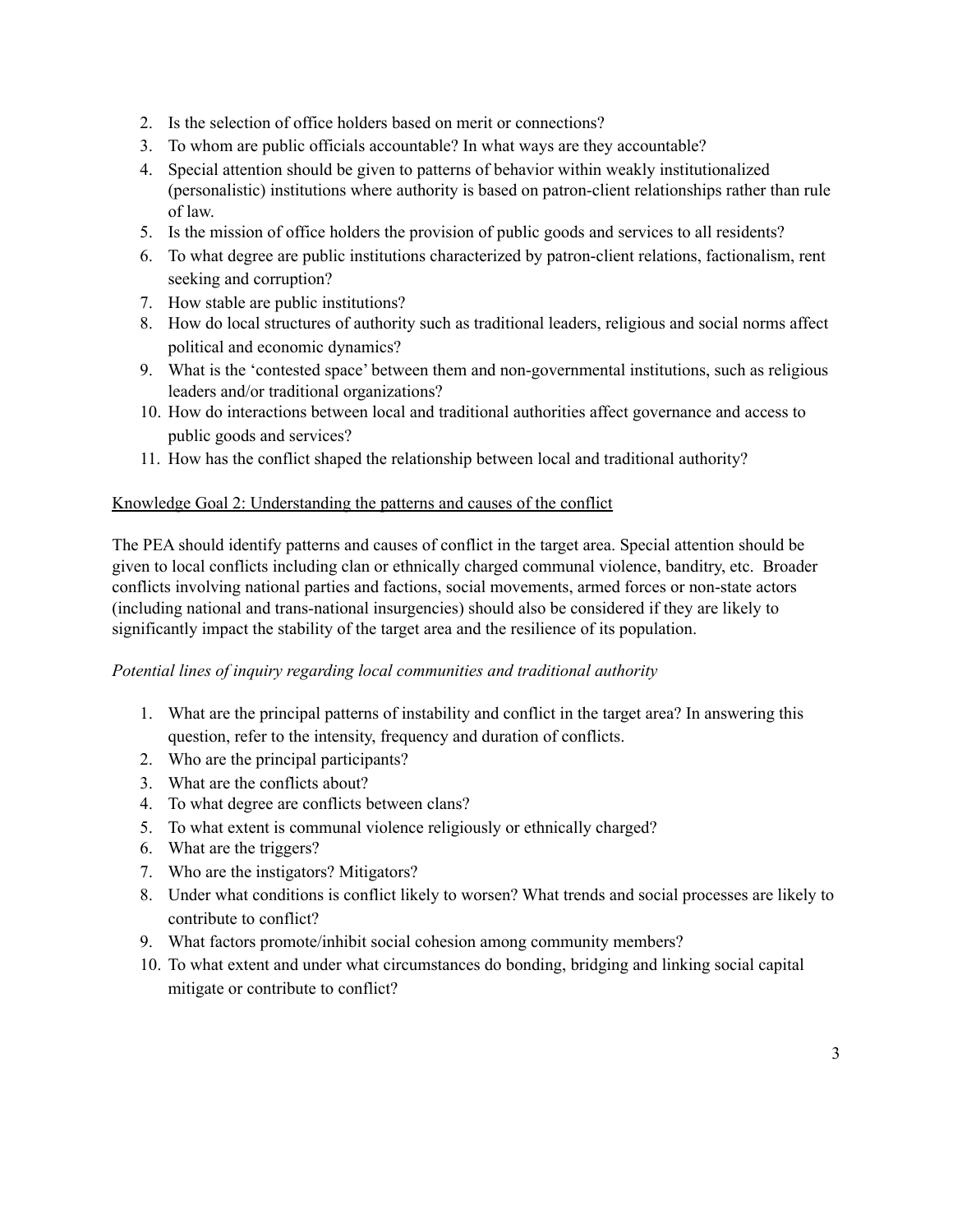- 11. To what extent are traditional rivalries being exploited by outside actors? What are the causes and effects of this dynamic?
- 12. To what extent are armies and/or non-state armed forces present in the target geography?
- 13. What are the interactions between local actors and armed groups? How do these interactions affect the motivations and behavior of local actors, social relations amongst them and local patterns of conflict?

# Knowledge Goal 3: Understanding how governance, political instability and conflict impact the resilience of local populations

# *Potential lines of inquiry*

- 1. What are the main social, political and economic barriers and opportunities for resilience interventions in the focus geographies?
- 2. To what extent are there sub-populations that are excluded from participation in community activities and access to community assistance in times of need due to social exclusion?
- 3. To what extent does social exclusion result in reduced access to public goods and services?
- 4. To what extent is the local population subject to rent seeking by traditional authorities, government officials or armed forces?
- 5. How does rent seeking impact citizens' access to public goods and services (including safety and justice)?
- 6. How does it impact their ability to engage in commercially viable activities? In short, how does it impact resilience?
- 7. To what degree are local populations at risk of violence?
- 8. How do local patterns of conflict affect resilience in the target geography? More specifically, to what extent is violence likely to result in property loss, forced displacement, loss of freedom of movement or loss of control of one's labor?
- 9. Do social barriers and the risk of violence inhibit economic mobility?
- 10. To what extent do social barriers prevent flight from violence?
- 11. To what extent does instability and uncertainty impede citizens ability to accumulate assets, plan and invest in the future?

# **General Research Methods**

Applicants should propose a research methodology. Research methods for the deliverables may differ slightly based on the research questions, but the general set of methods are expected to be qualitative and will include:

• Literature Review: The researcher(s) will review existing documents related to [Country] The review will be based on information available in the published and grey literature and will identify any information gaps and may be augmented through selected key informant interviews.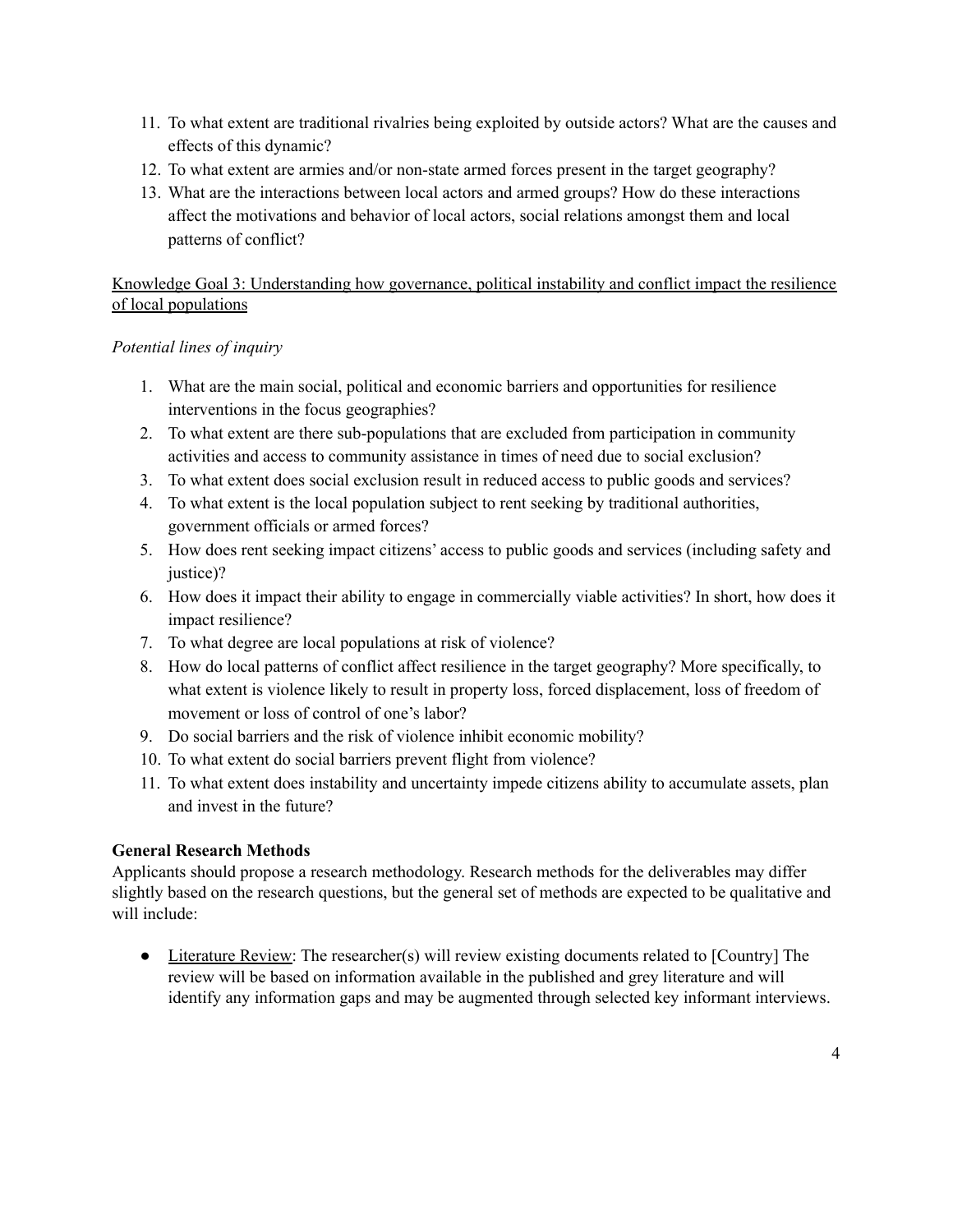USAID/BHA has indicated that it will work with USAID/[Country] to gather internal documents of relevance and make them available to the awardee if possible.

- Key Informant Interviews: Based on the literature review, researchers should consult with key informants, such as: USAID staff, USAID implementing partners, Host Government institutions, civil society stakeholders, private sector actors, targeted beneficiaries (food insecure individuals), and other relevant donors. These may be conducted remotely or in-country.
- Focus Group Discussions: Group discussions with key stakeholders and important sources of information, such as: beneficiary (food insecure) groups, civil society associations, conflict-affected groups, donor groups, private sector associations. These may be conducted remotely or in-country.

Researchers should consider conflict-sensitivity, particularly when engaging directly with key informants and focus groups.

# **Political Economy Analysis Methods**

Researchers may wish to adapt USAID's Applied Political Economy Analysis methodology in order to better understand the source of challenges associated with achievement of food and nutritional security in focus regions in [Country]. <sup>1</sup> The PEA report should provide an evidence base for *thinking and [working](https://usaidlearninglab.org/sites/default/files/resource/files/pea_guide_final.pdf) [politically](https://usaidlearninglab.org/sites/default/files/resource/files/pea_guide_final.pdf)*. Of particular importance in [Country] will be analysis of the lack of formal Host Government institutional structures in focus areas, how informal and alternative governance bodies have filled this vacuum, and how this has affected the availability, access, utilization, and stability of safe and nutritious food.

# **Desired Team Competencies and Composition**

The awardee should demonstrate the following qualifications and competencies:

- a strong background in political economy
- experience analyzing the impact of socio-political phenomena on local populations and regional food systems
- familiarity with the REGION ([Country] expertise preferred)
- experience and competence with the following research methods:
	- analytical desk reviews
	- key informant interviews
	- Focus Group Discussions
	- Geographic Information Systems analysis and mapping

## **Deliverables**

The awardee should plan for an initial overview presentation to USAID and draft document submission for comment, followed by final documentation and out briefing according to the timeline below. The presentation should provide a brief overview to USAID/BHA of the secondary data and literature related to salient changes to the [Country] food and nutrition security context, stakeholder mapping, and initial PEA findings based on an initial review. Given that USAID plans to release these reports publicly as part

<sup>&</sup>lt;sup>1</sup> <https://usaidlearninglab.org/library/applied-political-economy-analysis-pea-reference-materials>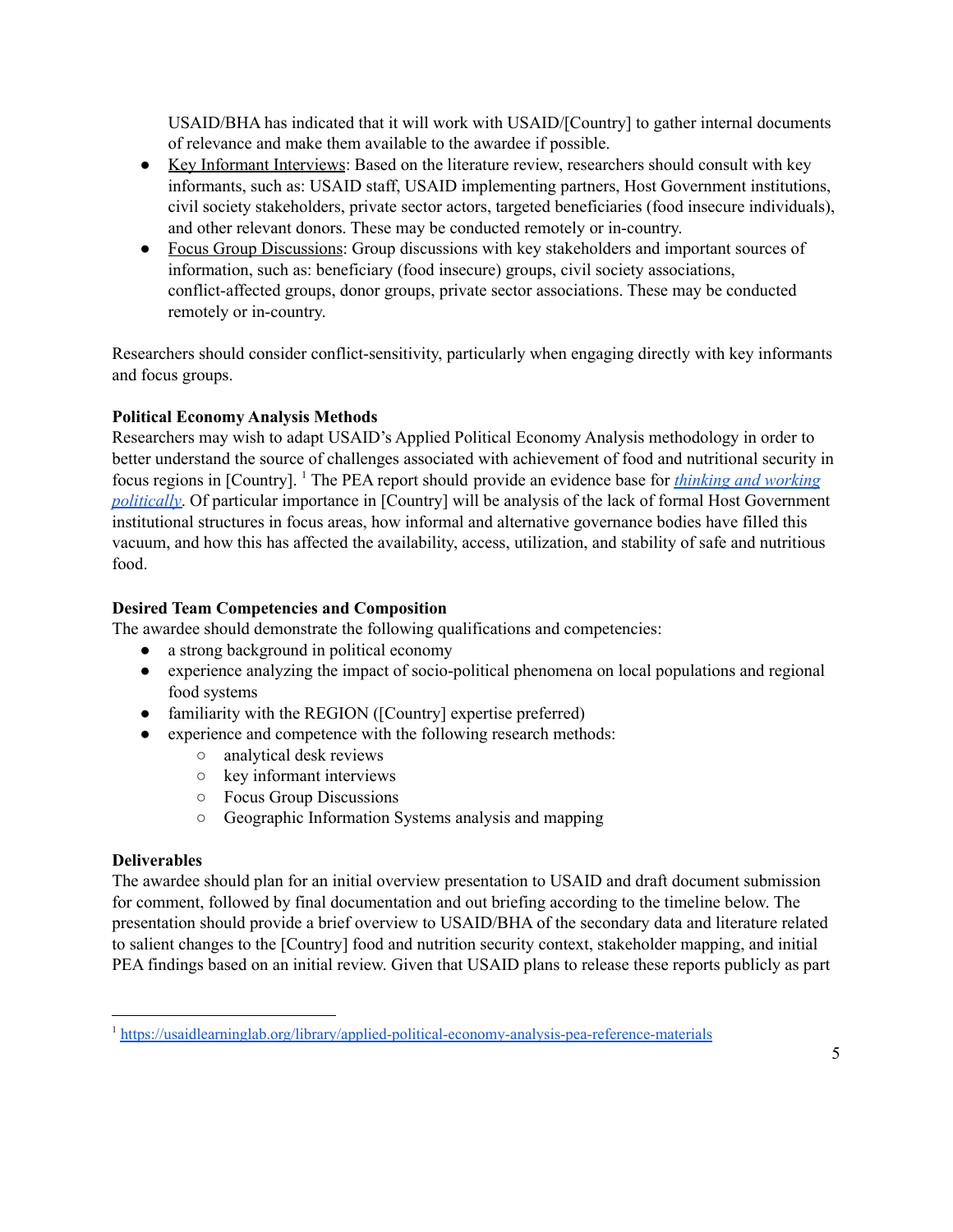of guidance to potential applicants, any sensitive political or conflict related issues should be flagged for the awardee to the extent possible. USAID will also review context for sensitive issues before release.

### *Guidelines for the [Country] PEA Report (25-30 pages):*

- 1. Executive Summary: Summarizes the full report and highlights key findings and recommendations (1-2 pages)
- 2. Introduction: Summarizes the assessment purpose, audience, and core and supporting PEA questions
- 3. Methodology: Describes the PEA research process and limitations to inform the reader of the boundaries of the research and some of the obstacles encountered during the study period
- 4. Findings: The findings should address the PEA knowledge goals and supporting lines of inquiry. To the extent possible, the findings should consider the PEA Framework's pillars: foundational factors, rules and of the game, and the here and now. Other related information discovered during the research process can be included if it demonstrates that the PEA knowledge goals should be modified to more accurately investigate the sector/issue under review.
- 5. Recommendations: This section considers the dynamics at play and the implications for USG investment strategy. Based on these implications, recommendations are provided to inform USG investment via USAID programming, Embassy and other USG agencies that have an interest in shared outcomes of an investment.
- 6. Annexes: At a minimum, the annex should include: the desk study or literature review (if significantly different than the LASER desk review); interview schedule and key informants (note: due to the sensitivity of many PEAs, the names of individuals interviewed can be omitted and replaced with the organization and date of interview—even this can be omitted if considered potentially very sensitive). Any other supporting information that would make the report too long ( $>$  30 pages) should also be placed in an annex.

| <b>Activities and Timeline</b>                              | <b>Dates / Deadlines</b>                                             |
|-------------------------------------------------------------|----------------------------------------------------------------------|
| Deliverable 1: Work Plan                                    | Within four weeks of the approval of the work<br>assignment proposal |
| <b>Deliverable 2: Report Outline</b>                        | Within six weeks of the approval of the work<br>assignment proposal  |
| <b>Deliverable 3: Draft PEA Report</b>                      | Within 12 weeks of the approval of the work<br>assignment proposal   |
| <b>Deliverable 4: Final</b><br><b>Presentation/Outbrief</b> | Within 2 weeks of the approval of the PEA<br>Report Deliverable.     |

## **Research Timeline and Deliverable Table (Illustrative)**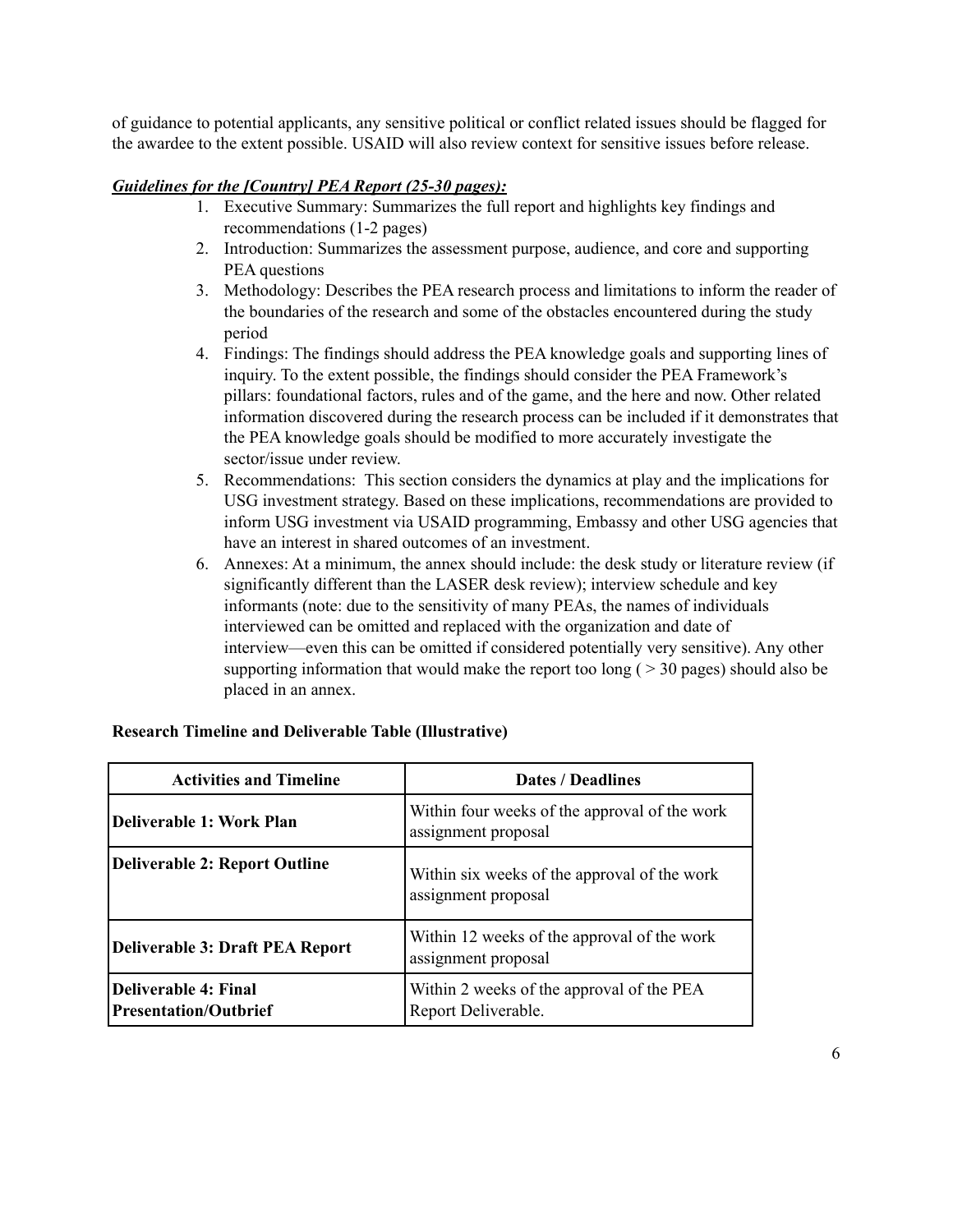| Deliverable 5: Ad hoc Briefings,        | As requested by the AOR or BHA Activity |
|-----------------------------------------|-----------------------------------------|
| <b>Consultations, and Presentations</b> | Manager.                                |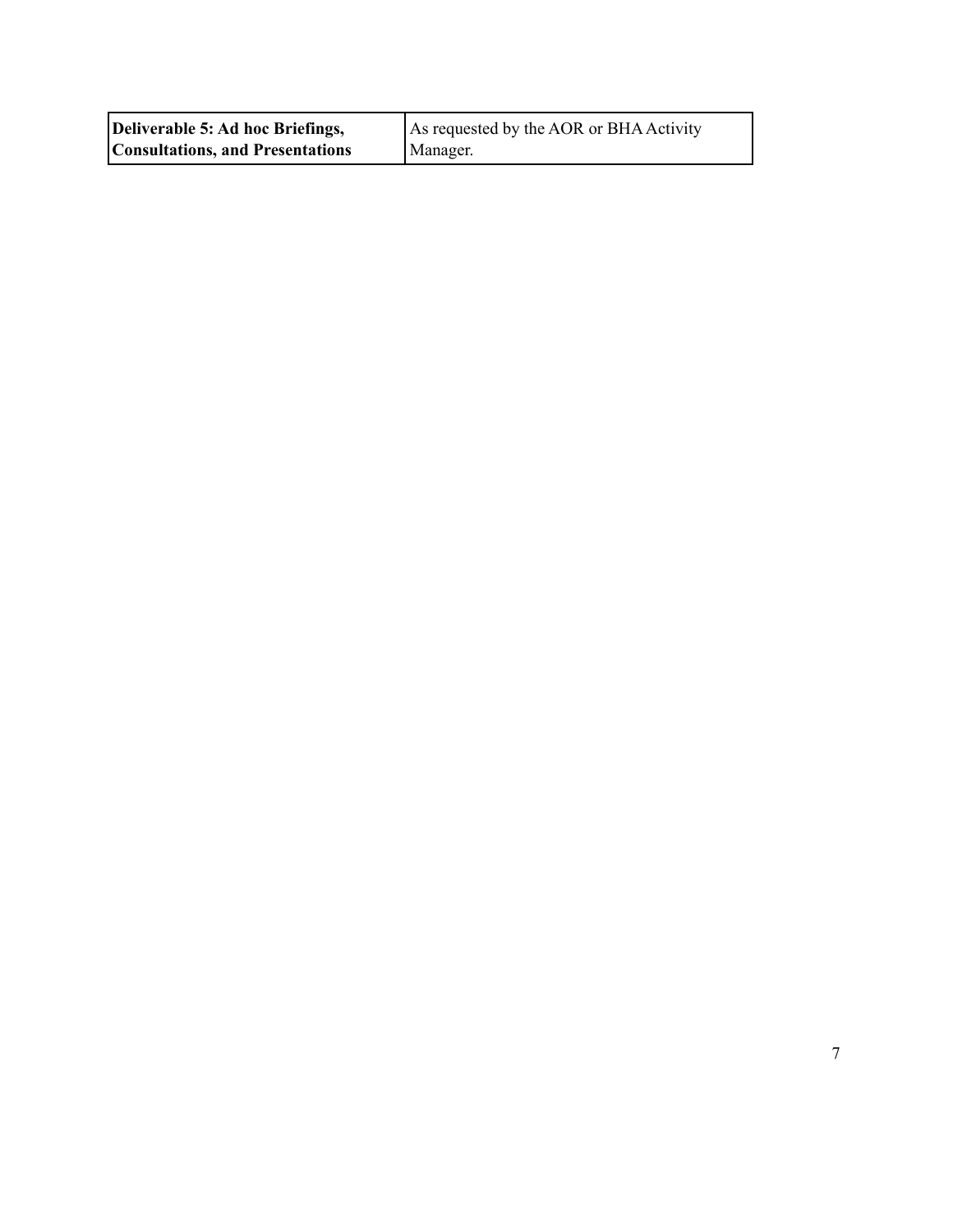## **Deliverables:**

#### *Work Plan*

• The workplan will describe the planned strategies, methodologies, activities, timelines, and resources associated with completing the developing the deliverables, including but not limited to sub-contracting or staffing (if applicable), data collection, analysis, and report writing. USAID/BHA will provide any feedback within two weeks of submission.

### *PEA Report Outline*

• The PEA report outline will be drafted by the awardee team and reviewed by the USAID/BHA design team, and finalized based on mutual agreement/feedback received, or later upon mutual agreement of the awardee team and USAID. The exact report outline will reflect the USAID design team's core research questions for a given work assignment. It is anticipated that the PEA report outlines will align with and contextual the Guidelines for the PEA Report provided above.

#### *PEA Report*

• The narrative report must be provided in a Microsoft Word format and based on the approved PEA Report Outline. Annexes may be provided in Microsoft Word or Excel, as appropriate. USAID will provide feedback within three weeks of receipt of the first draft of the PEA Report. Upon approval of the final reports and products for public consumption, the awardee team will process them for accessibility (508 compliance) and submit them to USAID and other platforms as suggested by USAID (LASER website, DEC).

#### *Final Presentation / Outbrief*

**●** The briefing will occur at a mutually agreeable time and location, however, if feasible, it is preferred to occur at the USAID/Mission, prior to the departure of staff from the country (if applicable). The briefing must include a slide deck presentation that includes the areas agreed upon in the USAID Briefing Outline.

#### *Ad Hoc Briefings and Presentations*

- USAID may request up to three ad hoc briefings or presentations on content directly related to DRMS content. The purpose of the briefings or presentations may be to orient staff or explore available research and information on specific content or topical areas relevant to the DRMS. All meetings will provide two weeks' notice, along with a briefing or presentation outline and description of the content requested and slide deck requirements (if applicable). The timing and agenda of the briefing will be mutually agreed upon. It is anticipated that the briefings will be no greater than 2 hours in duration, and use Zoom, Webex, Google Hangouts, or Adobe Connect as platforms.
- Any informal discussion or consultation regarding the development of the PEA can be requested by the awardee or USAID, as needed.

## *All Deliverables*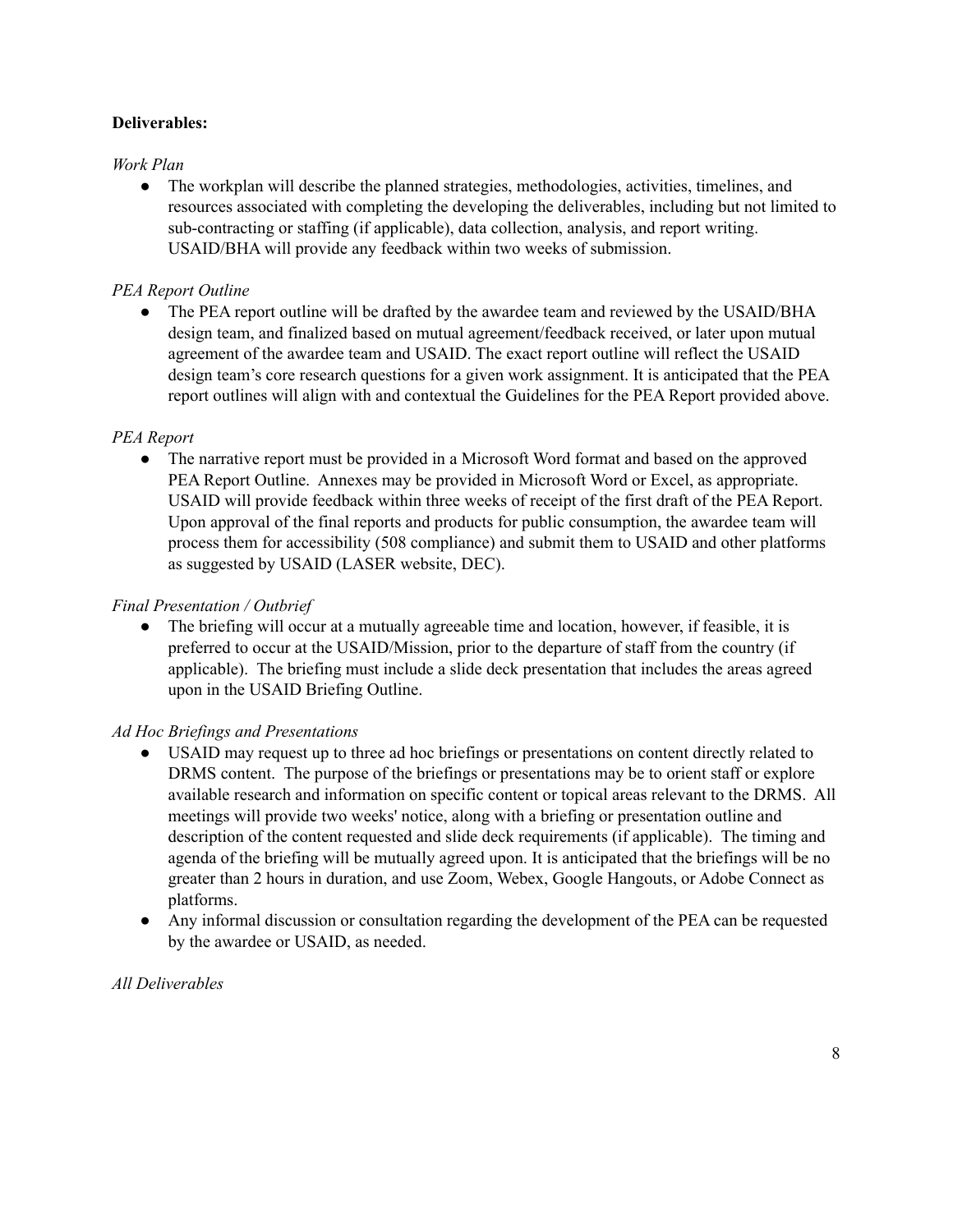- USAID will provide feedback within two weeks of receipt of each deliverable, unless otherwise specified. USAID reserves the right to request a teleconference to review the draft or provide additional context. The revision process for plans, outlines, reports, and materials will continue until approval is provided.
- All reports/deliverables must follow USAID approved branding and marking guidelines.

## **Preliminary Required Background Documents for Consultation**

Most of the literature will be available publicly or through access to online journal articles. Literature to review includes, but is not limited to:

- a. USAID/BHA Vision
- b. USAID Mission and Country Strategies and frameworks (e.g., CDCS);
- c. Other USAID Resilience programming in the REGION;
- d. Lessons learned on the ability of layered programming to deliver on resilience and food and nutrition security goals and achievement of the anticipated multiplier effect through coordinated program implementation-- identifying successes and failures of coordination;
- e. Previous resilience and food and nutrition security assessments;
- f. Existing RFSA project documents, results, and evaluation reports;
- g. Program documents from other related projects and initiatives, including USAID/[Country] Feed the Future programming and the [Country] GFSS strategy;
- h. Data and reports from the UN, World Bank, and other donor reports and strategies on food and nutrition security;
- i. Literature on the regional conflict and security dynamics' impact on resilience and food and nutrition security;
- j. Additional relevant published and grey literature for [Country];
- k. [Country] Demographic Health Survey (DHS);<sup>2</sup>
- 1. Living Standards and Measurement Survey (LSMS);<sup>3</sup>
- m. UNICEF Multiple Indicator Cluster Surveys;
- n. Other international and national data sources as available.

Available Publically:

- [Country] Demographic Health Survey (DHS), The most recent DHS was completed in 2018 and preliminary report is available online: https://dhsprogram.com/what-we-do/survey/survey-display-517.cfm
- GFSS Country Strategy for [Country] https://www.usaid.gov/documents/1867/global-food-security-strategy-gfss-mali-countryplan
- FY2015 [Country] Request for Applications and Country Specific Information
- Conflict Analyses (Publicly available)

<sup>&</sup>lt;sup>2</sup> The most recent DHS was completed in 2018 and preliminary report is available online: <https://dhsprogram.com/what-we-do/survey/survey-display-517.cfm>

<sup>&</sup>lt;sup>3</sup> LSMS 2018 data is available:

<http://surveys.worldbank.org/lsms/programs/integrated-surveys-agriculture-ISA/mali>